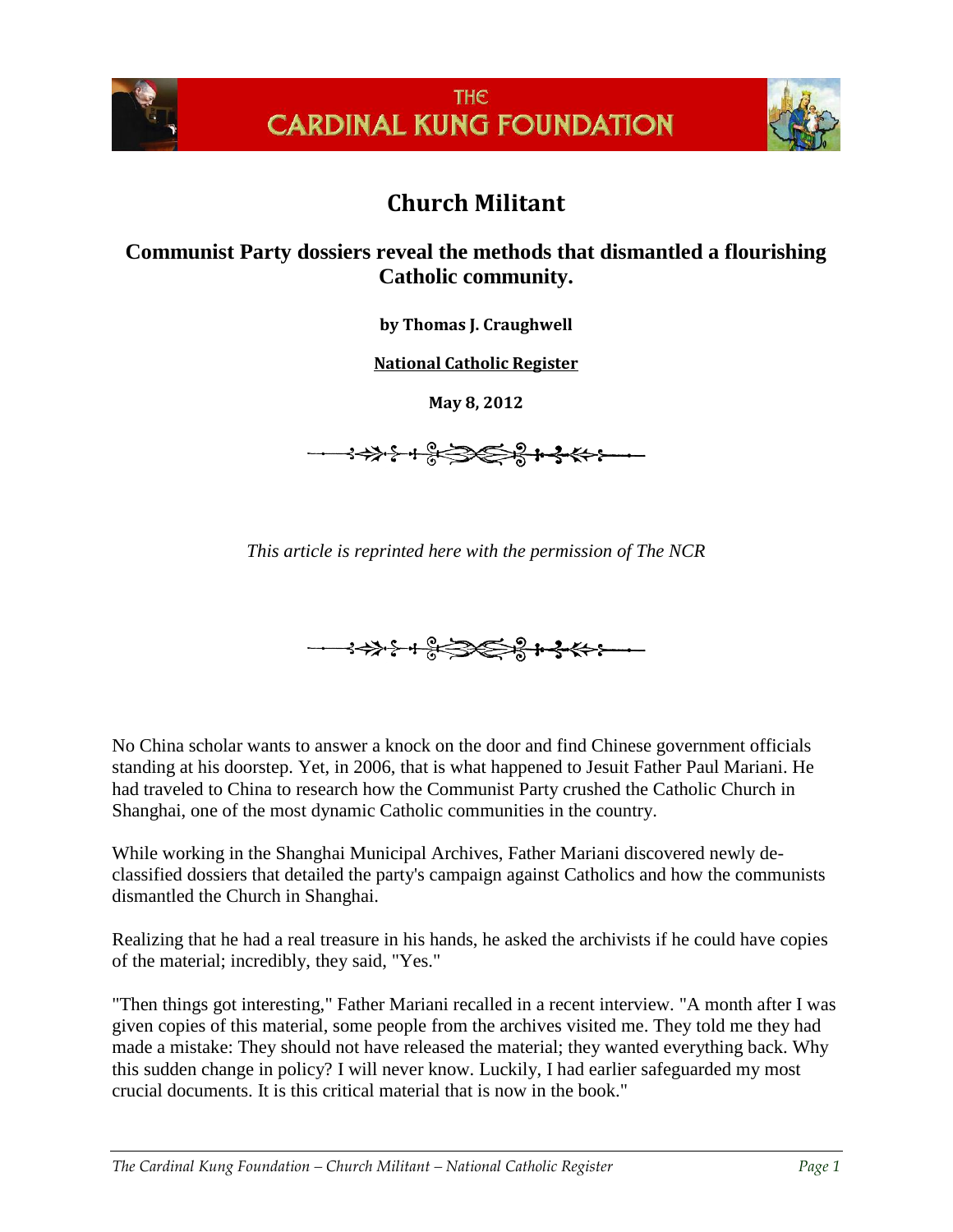"The book" is Church Militant: Bishop Kung and the Catholic Resistance in Communist Shanghai (Harvard University Press, 2011). By the time Mao Zedong and the Chinese Communist Party took over China in 1949, Catholic missionaries had been working in the Shanghai region for 350 years. In fact, some Franciscan missions to other parts of China went back over 600 years.

From the beginning, Catholicism flourished in Shanghai: By 1703, the city's growing Catholic population worshipped in two churches and 30 chapels staffed by Jesuit priests. A 1950 city map Father Mariani includes in his book reveals that there were at least eight major parish churches in central Shanghai alone, including St. Francis Xavier Cathedral, and dozens of chapels. There was also a minor seminary and a major seminary, the Jesuit School of Theology, a Catholic university for men, a Catholic college for women, a Catholic teachers' college, four Catholic high schools, two Catholic medical facilities, four convents and two Catholic orphanages. In the suburbs, there was the massive pilgrimage site to the Blessed Mother, Sheshan Basilica.

The leader of the Church in Shanghai was Bishop Ignatius Kung (1901-2000), whose family had been Catholic for five generations. When he was consecrated bishop in 1949, Kung expected that he would meet martyrdom at the hands of the communists, and his suspicions were accurate. The Chinese Communist Party was aggressively atheistic and targeted all religions in the country for destruction. The Catholic Church, with its many missionaries from America and Europe and its ties to Rome and the entire universal Church, gave the communists the ammunition they wanted to depict Catholics as counterrevolutionaries, spies and the tools of foreign imperialists.

Kung began his administration of the diocese by issuing a pastoral letter that called for greater zeal among all the Catholic faithful of Shanghai. He encouraged active cooperation between the clergy and the laity, an intense program of evangelization to non-Catholic family, friends and neighbors, new fervor in attending Mass, attending benediction of the Blessed Sacrament, participating in pilgrimages and praying the Rosary. He also called for more vocations to the priesthood and the religious life. Bishop Kung's goal was to strengthen the roots of the Catholic faithful of Shanghai, so they would be prepared for the assault he knew was coming.

Bishop Kung also called upon the members of the Legion of Mary and the diocese's various Marian sodalities to increase their own faith and that of their fellow Catholics through fervent prayer, especially to the Blessed Mother, and to begin an intense catechetical program to deepen their understanding of Catholic doctrine. Catholic youth especially responded to the bishop's call, and it wasn't long before catechetical groups could be found in virtually every school in Shanghai, Catholic and public, from the elementary grades all the way up to the university level.

The communists responded by denouncing the Legion of Mary and the sodalities as organizations that poisoned the minds of the young with "anti-Soviet, anti-communist and antipeople thought."

Shanghai's Catholic youth organizations were led by a Jesuit priest, Father Beda Chang. Over the course of his career, he had been principal of Shanghai's prestigious St. Ignatius High School, dean of Aurora University, director of the Bureau of Sinology and consultor to the superior of the Jesuit mission. In dealing with the communists, he sought a middle way, encouraging Catholic youth to remain faithful to the Church and loyal to China, insofar as the government did not try to compromise their Catholic principles.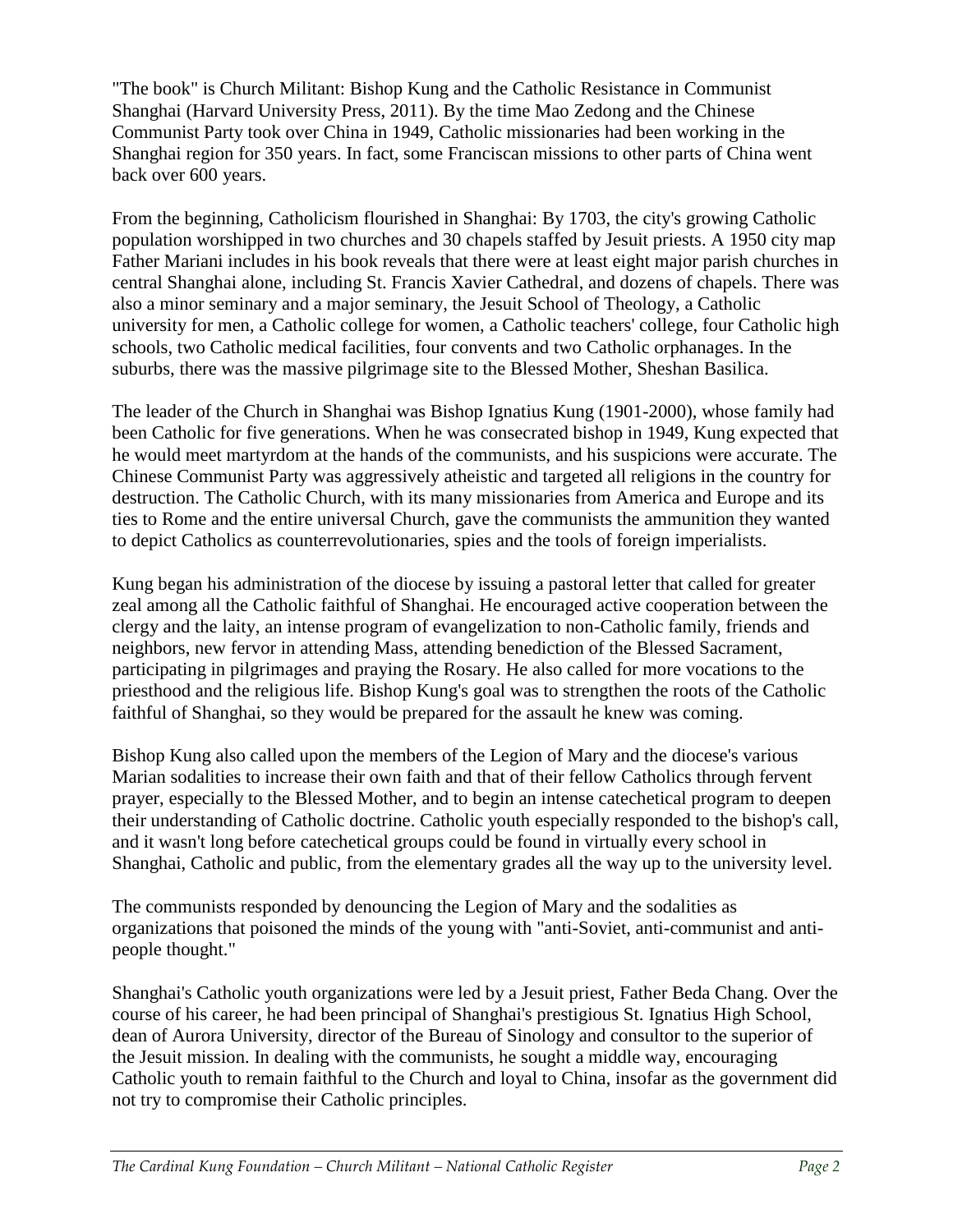Father Chang's middle way broke down when the Communist Party insisted that the Catholics of China must break their ties with the universal Church and accept that the party would have sole authority over the Church in China. The communists' goal was to place Chinese Catholics under the direction of a puppet church that obeyed and supported the party in all things. In a meeting between party officials and the heads of all Catholic schools in Shanghai, the Catholics protested that they could not grant to any government an authority it did not possess; they refused to go into schism. In response, the government began to confiscate Catholic schools, including the Jesuit flagship, St. Ignatius High School.

On Aug. 9, 1951, police entered the Jesuit residence and arrested Father Chang. They held him for four months in the Ward Road Jail, where he was subjected to starvation, sleep deprivation and repeated interrogation sessions that stretched on for hours, often from dusk until dawn. The abuse was slowly killing Father Chang. Toward the end, his fellow prisoners heard him repeating, "Jesus, Mary and Joseph, help me." He fell into a coma and died in the prison hospital.

The cruel death of Father Chang outraged Shanghai's Catholics. Thousands gathered in the streets to demand Father Chang's body. Male students wore black armbands, while female students wore in their hair a white knot, the traditional Chinese emblem of mourning. Rather than offering a funeral Mass, some priests celebrated the Mass of the Holy Cross, wearing red vestments, the liturgical color for a martyr.

Father Mariani believes that Father Chang is a likely candidate for canonization. "I believe his case parallels that of St. Maximilian Kolbe," Father Mariani said. "Kolbe had a long history of educating and animating the Catholic community before his imprisonment and death in Auschwitz. Similarly, Chang is not only known for his steadfast faith in the face of starvation and exposure in Shanghai's Ward Road Jail. He already had a sterling reputation among the Catholic faithful."

## Beginning of the End

The death of Father Chang was the beginning of the end of the Church in Shanghai. In the 1950s, the communists broke up the Legion of Mary and the Marian sodalities, forcing some of its members to "confess" that these organizations were "reactionary." Leaders and members who remained faithful were imprisoned or shipped off to distant labor camps.

In 1951, Archbishop Anthony Riberi, the papal nuncio to China, was expelled from the country. By 1952, almost all foreign missionaries were forced out of the country — among the exceptions was Bishop James Walsh, a Maryknoll Father who was accused of spying for the United States and sentenced to 20 years in prison (he was released in 1970).

On Sept. 8, 1955, the feast of the Nativity of the Blessed Virgin Mary, Bishop Kung and 1,200 Shanghai Catholics were arrested. After five years of detention, Bishop Kung was tried with 13 priests as a "traitorous counterrevolutionary clique." All 14 were convicted of counterrevolutionary thoughts and actions, and all were given prison sentences: Bishop Kung was sentenced to life in prison. He was released 28 years later and brought to the United States, to Stamford, Conn., where he lived with his nephew, Joseph Kung, until his death in 2000. In 1979, Blessed Pope John Paul II had secretly made Bishop Kung a cardinal; in 1991, he traveled to Rome, where the Holy Father presented him with his red hat.